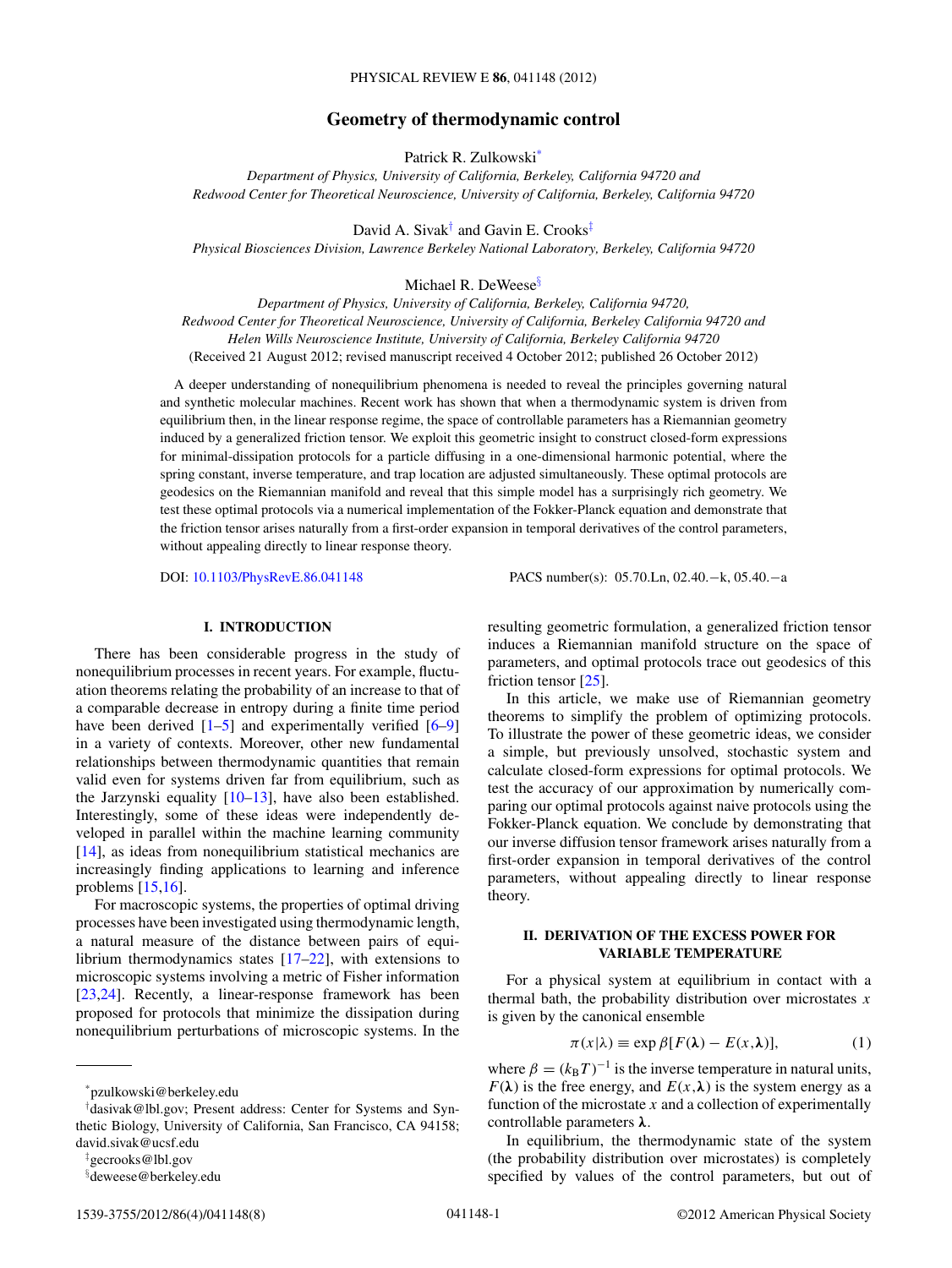<span id="page-1-0"></span>equilibrium the system's probability distribution over microstates fundamentally depends on the history of the control parameters  $λ$ , which we denote by the control parameter protocol  $\Lambda$ . We assume the protocol to be sufficiently smooth to be twice-differentiable.

The usual expressions for heat and work  $[26-29]$  assume that the temperature of the heat bath is held constant over the course of the nonequilibrium protocol. Following the development of methods to handle time-varying temperature described in Sec. 1.5 of Ref. [\[30\]](#page-7-0), and preceding Eq. (4) of Ref. [\[31\]](#page-7-0), we argue that the unitless energy  $\beta E(x,\lambda)$  (normalized by the natural scale of equilibrium thermal fluctuations,  $k_B T = \beta^{-1}$ , set by equipartition) is the fundamental thermodynamic quantity. Thus, when generalizing to a variable heat bath temperature, we arrive at the following definition for the average instantaneous rate of (unitless) energy flow into the system:

$$
\left\langle \frac{d}{dt} \left[ \beta E(x, \lambda) \right] \right\rangle_{\Lambda}, \tag{2}
$$

where angled brackets with subscript indicate a nonequilibrium average dependent on the protocol  $\Lambda$ . For constant  $\beta$ , this reduces to the standard thermodynamic definition [\[25\]](#page-7-0). With this definition, we can prove that for systems obeying Fokker-Planck dynamics, excess work is guaranteed to be nonnegative for any path, which is not true of the naive definition (see Sec. III). Nonetheless, a deeper understanding of the subtleties involved in our modified energy flow definition [Eq.  $(2)$ ] calls out for further study.

Equation (2) may be written as

$$
\left\langle \frac{dx^T}{dt} \cdot \frac{\partial(\beta E)}{\partial x}(x,\lambda) \right\rangle_{\Lambda} + \left\langle \frac{d\lambda^T}{dt} \cdot \frac{\partial(\beta E)}{\partial \lambda}(x,\lambda) \right\rangle_{\Lambda}.
$$
 (3)

The first term represents energy flux due to fluctuations of the system at constant parameter values and naturally defines heat flux for nonequilibrium systems. The second term, associated with an energy flux due to changes of the external parameters, defines nonequilibrium average power in the general setting of time-variable bath temperature.

The average excess power exerted by the external agent on the system, over and above the average power on a system at equilibrium, is

$$
\beta(t_0)\mathcal{P}_{\rm ex}(t_0) \equiv -\left[\frac{d\lambda^T}{dt}\right]_{t_0} \cdot \langle \Delta X \rangle_{\Lambda}.
$$
 (4)

Here,  $X = -\frac{\partial(\beta E)}{\partial \lambda}$  are the forces conjugate to the control parameters  $\lambda$ , and  $\Delta X(t_0) \equiv X(t_0) - \langle X \rangle_{\lambda(t_0)}$  is the deviation of  $$ 

Applying linear response theory [\[32\]](#page-7-0),

$$
\langle \Delta X(t_0) \rangle_{\Lambda} \approx \int_{-\infty}^{t_0} \chi(t_0 - t') \cdot [\lambda(t_0) - \lambda(t')] dt', \qquad (5)
$$

where  $\chi_{ij}(t) \equiv -d \Sigma_{ij}^{\lambda(t_0)}(t) / dt$  represents the response of conjugate force  $X_i$  at time  $t$  to a perturbation in control parameter  $\lambda^{j}$  at time zero, and

$$
\Sigma_{ij}^{\lambda(t_0)}(t) \equiv \langle \delta X_j(0) \delta X_i(t) \rangle_{\lambda(t_0)}.
$$
\n(6)

For protocols that vary sufficiently slowly [\[25\]](#page-7-0), the resulting mean excess power is

$$
\beta(t_0)\mathcal{P}_{\rm ex}(t_0) \approx \left[\frac{d\boldsymbol{\lambda}^T}{dt}\right]_{t_0} \cdot g[\boldsymbol{\lambda}(t_0)] \cdot \left[\frac{d\boldsymbol{\lambda}}{dt}\right]_{t_0},\tag{7}
$$

for inverse diffusion tensor

$$
g_{ij} \equiv \beta(t_0)\zeta_{ij}[\lambda(t_0)] = \int_0^\infty dt' \langle \delta X_j(0)\delta X_i(t')\rangle_{\lambda(t_0)}, \quad (8)
$$

where  $\zeta_{ij}$  is the friction tensor in control parameter space from Ref. [\[25\]](#page-7-0). We will construct geodesics using this inverse diffusion tensor *gij* .

#### **III. THE MODEL SYSTEM AND ITS INVERSE DIFFUSION TENSOR**

We consider a particle (initially at equilibrium) in a one-dimensional harmonic potential diffusing under inertial Langevin dynamics, with equation of motion

$$
m\ddot{y} + k(t)[y - y_0(t)] + \zeta^c \dot{y} = F(t),
$$
\n(9)

for Gaussian white noise  $F(t)$  satisfying

$$
\langle F(t) \rangle = 0 \,, \quad \langle F(t)F(t') \rangle = \frac{2\zeta^c}{\beta(t)} \delta(t - t'). \tag{10}
$$

Here,  $\zeta^c$  is the Cartesian friction coefficient. We take as our three control parameters: the inverse temperature of the bath  $\beta$ , the location of the harmonic potential minimum  $y_0$ , and the stiffness of the trap  $k$  [see Fig.  $1(a)$ ]. The conjugate forces are

$$
X = \left[ \beta k(y - y_0), -\frac{p^2}{2m} - \frac{k}{2}(y - y_0)^2, -\frac{\beta}{2}(y - y_0)^2 \right].
$$
\n(11)

This model can be experimentally realized as, for instance, a driven torsion pendulum [\[33,34\]](#page-7-0).

The excess work

$$
\langle (\beta W)_{\rm ex} \rangle \equiv \int_{t_a}^{t_b} dt \; \beta(t) \mathcal{P}_{\rm ex}(t) \tag{12}
$$

is nonnegative. Assuming the system begins in equilibrium, the relative entropy  $D[f] | \pi[x|\lambda(t)]$  corresponds to the available energy in the system due to being out of equilibrium [\[35\]](#page-7-0) and bounds the excess work from below. Here,  $\pi$  is the equilibrium distribution [Eq. [\(1\)\]](#page-0-0) defined by parameters  $\lambda(t)$ , and  $f \equiv$  $f(y, p, t)$  is the nonequilibrium probability distribution. The time derivative of the relative entropy may be written as

$$
\frac{d}{dt}D[f||\pi[x|\lambda(t)]] = \int \frac{\partial f}{\partial t} \log\{f/\pi[x|\lambda(t)]\} + \beta(t)\mathcal{P}_{\text{ex}}(t),\tag{13}
$$

which follows from the identity

$$
\int f\left(\frac{\partial}{\partial t}\log\left\{\pi[x|\lambda(t)]\right\}\right) = \frac{d\lambda^T}{dt} \cdot \langle \Delta X(t) \rangle_{\Lambda}.
$$
 (14)

The first term of Eq. (13) simplifies to

$$
-\frac{\zeta^c}{\beta} \int e^{-\frac{\beta p^2}{m}} \left\{ \frac{1}{f} \left[ \frac{\partial}{\partial p} \left( e^{\frac{\beta p^2}{2m}} f \right) \right]^2 \right\} \leq 0. \tag{15}
$$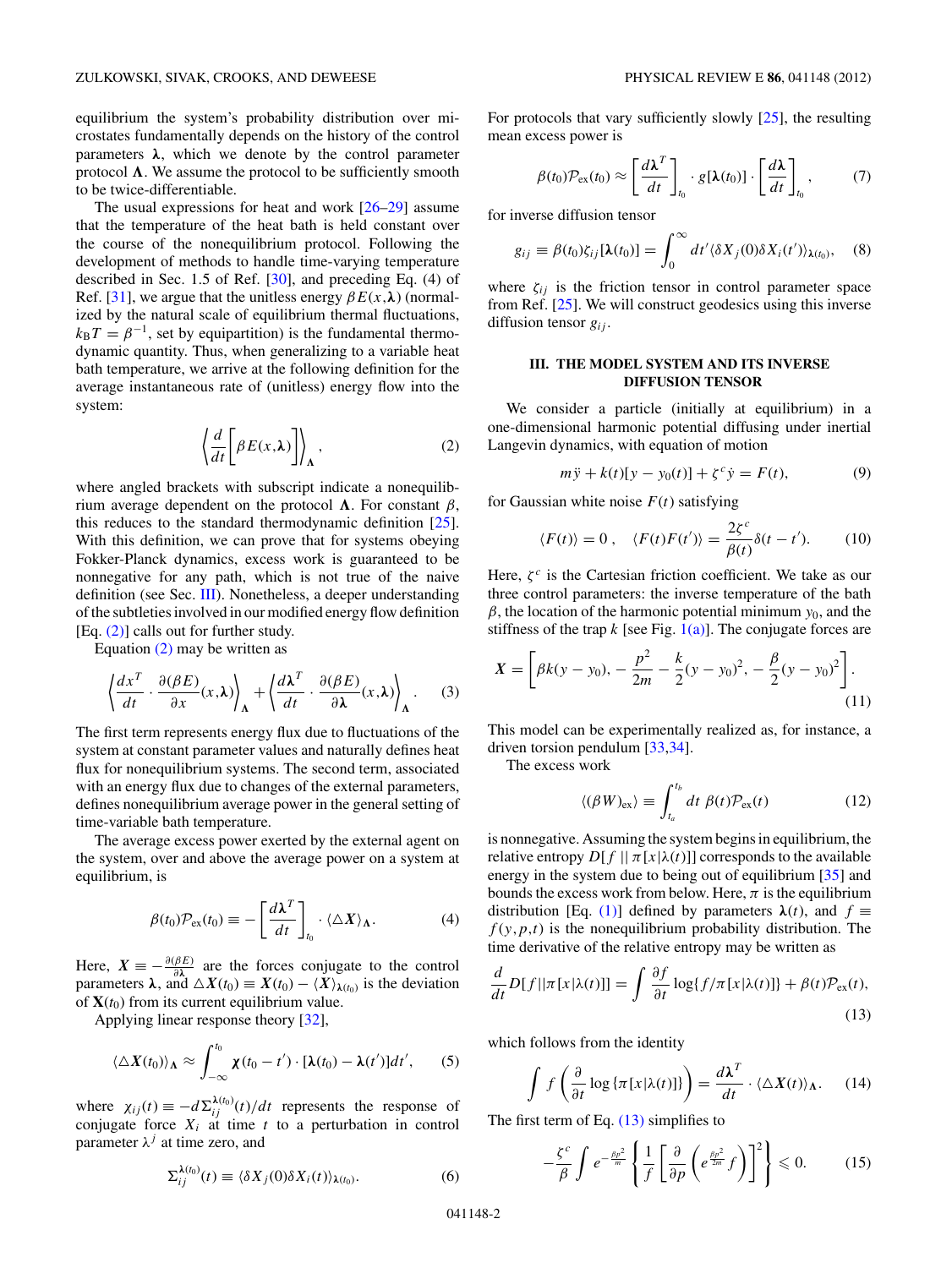<span id="page-2-0"></span>

FIG. 1. (Color) (a) Our model system. A particle (black dot) diffusing in a harmonic potential with adjustable spring constant *k*, position *y*<sub>0</sub>, and inverse temperature  $\beta = \frac{1}{k_B T}$  (indicated by thermometers). (b) Representative optimal protocols (orange and red curves) plotted for two of the three control parameters, *k* and *β*. An optimal protocol (e.g., red curve) results in the minimum dissipation for any path taking the system from one particular state (black square) to another (black triangle) in a fixed amount of time. (c) A change of variables  $\{\beta,k\} \rightarrow \{z,x\}$  [Eq. [\(34\)\]](#page-3-0) reveals that our model system has an underlying structure described by hyperbolic geometry, represented here as the Poincaré half-plane, in which geodesics form half circles (orange curve) or vertical lines (red line). (d) A piece of the  $(z, x)$  manifold may be isometrically embedded as a saddle in  $\mathbb{R}^3$ . The distortions in each of these two optimal paths as shown in panels (b) and (c) reflect the curvature of this manifold.

Integrating Eq.  $(13)$  from 0 to  $t_0$  proves the relative entropy bounds the excess work from below. Since this quantity is always nonnegative, so is the excess work; in fact, for any finite-duration path visiting more than one point in parameter space, it is strictly positive, yielding a well-behaved metric in our geometrical formalism. See Ref. [\[36\]](#page-7-0) for related results in the special case of constant temperature. Note that, unlike our modified definition for work, the naive definition  $\int_{t_a}^{t_b} dt \, \mathcal{P}_{\text{ex}}(t)$ may be negative for particular protocols that vary *β*.

Calculation of the time correlation functions in Eq. [\(8\)](#page-1-0) requires knowledge of the dynamics for fixed control parameters. We may write any solution to the equation of motion as a sum  $y_h + y_p$  of a homogeneous part  $y_h$ , which depends on the initial conditions and is independent of  $F(t)$ , and a particular part  $y_p$ , which has vanishing initial conditions but depends linearly on  $F(t)$  (see, for instance, Theorem 3.7.1 in Ref. [\[37\]](#page-7-0)). Explicitly, we may write

$$
y_p(t) = \int_0^t \left[ \frac{y_h^{(1)}(s)y_h^{(2)}(t) - y_h^{(1)}(t)y_h^{(2)}(s)}{y_h^{(1)}(s)\frac{d}{ds}y_h^{(2)}(s) - y_h^{(2)}(s)\frac{d}{ds}y_h^{(1)}(s)} \right] \frac{F(s)}{m} ds,
$$
\n(16)

where  $y_h^{(i)}(t)$  for  $i = 1,2$  are independent solutions of the homogeneous equation. It follows immediately that

$$
y_h(t) = C_1 y_h^{(1)}(t) + C_2 y_h^{(2)}(t),
$$
\n(17)

where the constants  $C_1$ ,  $C_2$  are determined by initial conditions. For Gaussian white noise  $F(t)$ , it is easy to show that the particular piece  $y_p$  does not contribute to the equilibrium time correlation function  $\langle \delta X_i(0) \delta X_i(t) \rangle$ . For simplicity and without loss of generality, consider the correlation function  $\langle \delta y(t)^2 \delta y(0)^2 \rangle$ . Expanding this expression,

$$
\langle \delta y(t)^2 \delta y(0)^2 \rangle = \langle y(t)^2 y(0)^2 \rangle - \langle y(t)^2 \rangle \langle y(0)^2 \rangle, \quad (18)
$$

and substituting  $y(t) = y_h(t) + y_p(t)$ , we find

$$
\langle \delta y(t)^2 \delta y(0)^2 \rangle
$$
  
=  $\langle y_h(t)^2 y(0)^2 \rangle + \langle y_p(t)^2 y(0)^2 \rangle$   
-  $\langle y_h(t)^2 \rangle \langle y(0)^2 \rangle - \langle y_p(t)^2 \rangle \langle y(0)^2 \rangle$   
+  $2[\langle y_h(t) y_p(t) y(0)^2 \rangle - \langle y_h(t) y_p(t) \rangle \langle y(0)^2 \rangle].$  (19)

Angled brackets denote an average over noise and initial conditions. According to Eq. (16), the particular solution  $y_p$  does not depend on the initial conditions. It follows immediately that

$$
\langle y_p(t)^2 y(0)^2 \rangle - \langle y_p(t)^2 \rangle \langle y(0)^2 \rangle = 0. \tag{20}
$$

Furthermore, since  $y_h$  depends only on the initial conditions and is independent of the noise,

$$
\langle y_h(t)y_p(t)y(0)^2 \rangle - \langle y_h(t)y_p(t) \rangle \langle y(0)^2 \rangle = 0, \qquad (21)
$$

follows from the assumption that  $\langle F(t) \rangle = 0$ . To summarize,

$$
\langle \delta y(t)^2 \delta y(0)^2 \rangle = \langle \delta y_h(t)^2 \delta y(0)^2 \rangle. \tag{22}
$$

For each of the time correlation functions needed to compute the inverse diffusion tensor, it is generally true that  $y_h(t)$  may be substituted in the average for  $y(t)$ . Without loss of generality, let us assume for the moment that  $({\zeta}^c)^2 - 4km > 0$ . If we define

$$
r_{\pm} = \frac{\zeta^c}{2m} \pm \frac{1}{2} \sqrt{\left(\frac{\zeta^c}{m}\right)^2 - \frac{4k}{m}},\tag{23}
$$

then the homogeneous solution with initial conditions  $\{y(0), p(0) = m\dot{y}(0)\}\$ is given by

$$
y_h(t) = y_0 + \frac{p(0) + mr_{-}(y(0) - y_0)}{m(r_{-} - r_{+})}e^{-r_{+}t} + \frac{p(0) + mr_{+}(y(0) - y_0)}{m(r_{+} - r_{-})}e^{-r_{-}t},
$$
 (24)

where  $y_0$  is the fixed trap position. For convenience, let us define  $Y \equiv y - y_0$ . Assuming that the initial conditions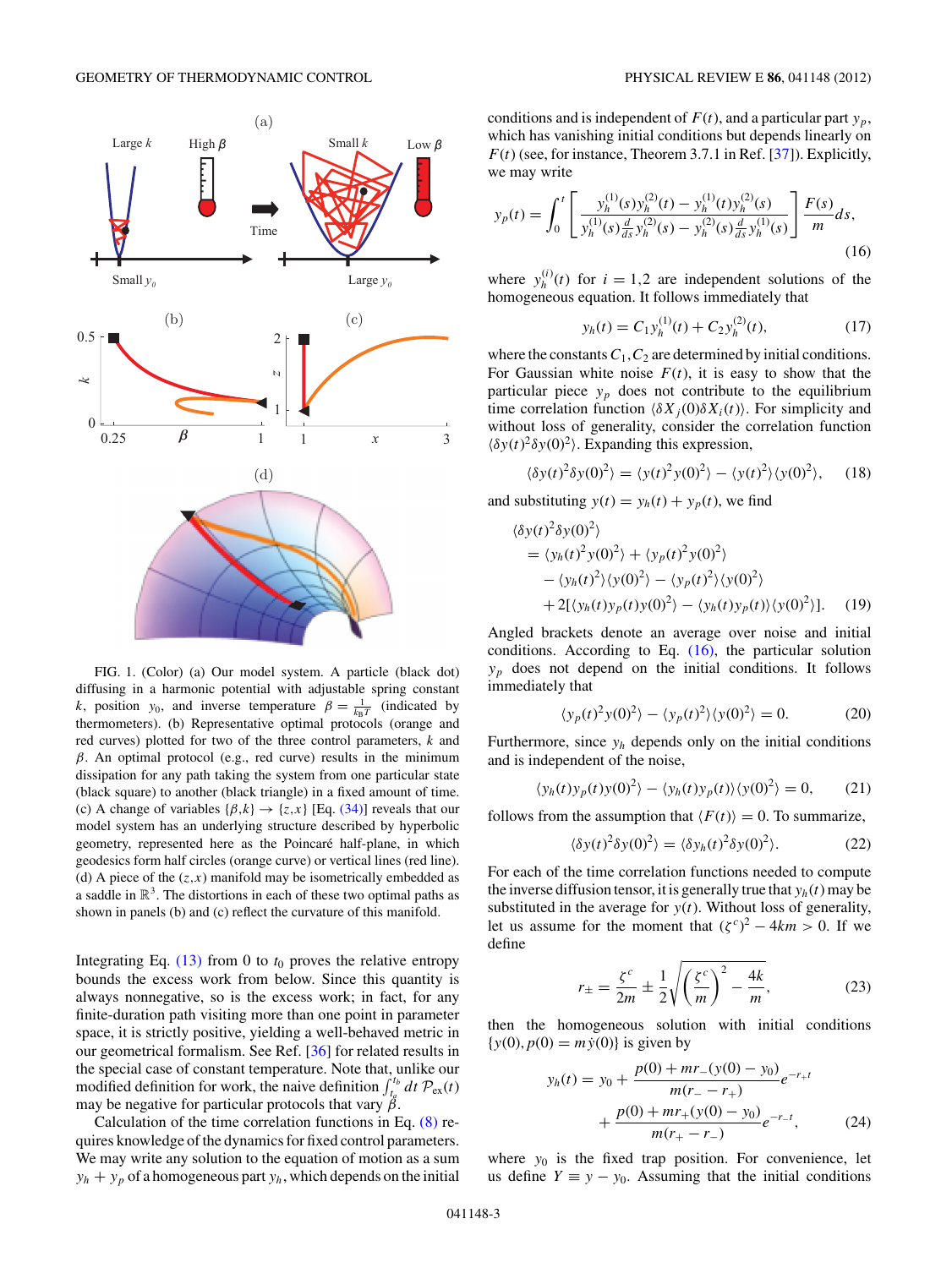<span id="page-3-0"></span> $\{y(0), p(0)\}\$ are distributed according to the equilibrium Boltzmann distribution  $\pi$ [*y*(0)*, p*(0)]  $\propto e^{-\beta E[y(0), p(0)]}$  for  $E[y, p] =$  $\frac{p^2}{2m} + \frac{1}{2}kY^2$ , we obtain the following identities:

$$
\langle \delta Y_h^2(t) \delta Y^2(0) \rangle = \frac{2}{(k\beta)^2 (r_+ - r_-)^2} (r_- e^{-r_+ t} - r_+ e^{-r_- t})^2
$$
\n(25a)

$$
\langle \delta \dot{Y}_h^2(t) \delta Y^2(0) \rangle = \frac{2r_+^2 r_-^2}{k^2 \beta^2 (r_+ - r_-)^2} (e^{-r_+ t} - e^{-r_- t})^2 \tag{25b}
$$

$$
\langle \delta Y_h^2(t) \delta p^2(0) \rangle = \frac{2}{\beta^2 (r_+ - r_-)^2} (e^{-r_+ t} - e^{-r_- t})^2 \tag{25c}
$$

$$
\langle \delta \dot{Y}_h^2(t) \delta p^2(0) \rangle = \frac{2}{\beta^2 (r_+ - r_-)^2} (r_- e^{-r_- t} - r_+ e^{-r_+ t})^2.
$$
\n(25d)

Integrating these expressions, we obtain

$$
\int_0^\infty dt \langle \delta Y_h^2(t) \delta Y^2(0) \rangle = \frac{m}{k^2 \beta^2 \zeta^c} \left[ 1 + \frac{(\zeta^c)^2}{km} \right] \tag{26a}
$$

$$
\int_0^\infty dt \langle \delta \dot{Y}_h^2(t) \delta Y^2(0) \rangle = \frac{1}{k \beta^2 \zeta^c}
$$
 (26b)

$$
\int_0^\infty dt \langle \delta Y_h^2(t) \delta p^2(0) \rangle = \frac{m^2}{k \beta^2 \zeta^c}
$$
 (26c)

$$
\int_0^\infty dt \langle \delta \dot{Y}_h^2(t) \delta p^2(0) \rangle = \frac{m}{\zeta^c \beta^2}.
$$
 (26d)

Thus the inverse diffusion tensor is

$$
g_{ij} = \frac{m}{4\zeta^c} \begin{pmatrix} \frac{4(\zeta^c)^2}{m} \beta & 0 & 0\\ 0 & \frac{1}{\beta^2} \left(4 + \frac{(\zeta^c)^2}{km}\right) & \frac{1}{\beta k} \left(2 + \frac{(\zeta^c)^2}{km}\right)\\ 0 & \frac{1}{\beta k} \left(2 + \frac{(\zeta^c)^2}{km}\right) & \frac{1}{k^2} \left(1 + \frac{(\zeta^c)^2}{km}\right) \end{pmatrix},
$$
(27)

which endows the space  $-\infty < y_0 < \infty, 0 < \beta < \infty, 0 <$  $k < \infty$  with a Riemannian structure.

#### **IV. BRIEF REVIEW OF RIEMANNIAN GEOMETRY.**

We recall some definitions from Riemannian geometry and establish notation (see Refs. [\[38–40\]](#page-7-0) for details). For a smooth Riemannian manifold *M* endowed with metric tensor *g*, the Christoffel symbols are defined as

$$
\Gamma_{ik}^{j} \equiv \frac{1}{2} g^{jl} (\partial_i g_{kl} + \partial_k g_{il} - \partial_l g_{ik}), \qquad (28)
$$

where  $g^{ij}$  denotes the matrix inverse of the metric. We employ the Einstein summation convention here (and assume it throughout). The Riemann tensor, constructed from the Christoffel symbols, measures the curvature of the manifold *M* and is given in local coordinates by

$$
R^{i}{}_{jkl} \equiv \partial_{k}\Gamma^{i}_{jl} - \partial_{l}\Gamma^{i}_{jk} + \Gamma^{m}_{jl}\Gamma^{i}_{mk} - \Gamma^{m}_{jk}\Gamma^{i}_{ml}.
$$
 (29)

Contracting indices gives the Ricci tensor  $R_{ij}$  and the Ricci scalar *R*,

$$
R_{ij} = R^l_{\ ilj}, \quad R = g^{ij} R_{ij}, \tag{30}
$$

which are useful for determining the curvature content of the manifold *M*. Geodesics are defined in local coordinates by

$$
\frac{d^2\lambda^i}{d\tau^2} + \Gamma^i_{jk}\frac{d\lambda^j}{d\tau}\frac{d\lambda^k}{d\tau} = 0.
$$
 (31)

### **V. OPTIMAL PROTOCOLS**

Though one can write down the geodesic equations for the metric Eq. (27) in the  $(y_0, \beta, k)$  coordinate system, more insight is gained by finding a suitable change of coordinates. Consider the lower right  $2 \times 2$  block of the metric Eq. (27), which is the metric tensor for the two-dimensional  $(\beta, k)$  submanifold. A direct calculation of this submanifold's Ricci scalar yields  $R = -2\zeta^c/m$ , which is constant and always strictly negative.

Theorems from Riemannian geometry [\[38\]](#page-7-0) imply that this constant negative-curvature submanifold is isometrically related to the hyperbolic plane. In our construction, we choose the Poincaré half-plane representation of the hyperbolic plane, which is described by  $\{(z, x) \in \mathbb{R}^2, x > 0\}$ , with metric tensor given by the line element  $ds^2 = g_{ij}dx^i dx^j = \frac{dx^2 + dz^2}{x^2}$ . The geodesics of the hyperbolic plane (see Fig. [1\)](#page-2-0) are half-circles with centers on the *z* axis and lines perpendicular to the *z* axis. Figure  $1(c)$  shows two geodesics in  $(z, x)$  coordinates. The portion of the hyperbolic plane  $\{(z, x) \in \mathbb{R}^2, x > 1, z \in [0, \pi]\}$ may be isometrically embedded in  $\mathbb{R}^3$  using the map

$$
\left(\frac{1}{x}\cos z, \log(\sqrt{x^2 - 1} + x) - \frac{\sqrt{x^2 - 1}}{x}, \frac{1}{x}\sin z\right). \tag{32}
$$

The geodesics of Fig.  $1(c)$  and the part of the hyperbolic plane containing them are embedded in  $\mathbb{R}^3$  in Fig. [1\(d\).](#page-2-0)

The line element associated with the submanifold metric tensor,

$$
ds^{2} = \frac{m}{4\zeta^{c}} \left[ \frac{1}{\beta^{2}} \left( 4 + \frac{(\zeta^{c})^{2}}{km} \right) d\beta^{2} + \frac{2}{\beta k} \left( 2 + \frac{(\zeta^{c})^{2}}{km} \right) d\beta dk + \frac{1}{k^{2}} \left( 1 + \frac{(\zeta^{c})^{2}}{km} \right) dk^{2} \right],
$$
 (33)

is coordinate-invariant, since it measures geometric distances. Thus we may construct an explicit coordinate transformation,

$$
x \equiv \frac{1}{2\beta \zeta^c} \sqrt{\frac{m}{k}}, \quad z \equiv \frac{1}{4\beta k}, \tag{34}
$$

to demonstrate the equivalence of the submanifold with a portion of the Poincaré plane. Note that  $x$  is proportional to the classical partition function of the system in equilibrium, and *z* is proportional to the equilibrium variance of  $y - y_0$ . Inverting Eq. (34), and substituting into Eq. (33) gives the metric tensor in  $(z, x)$  coordinates:

$$
ds^2 = \frac{m}{\zeta^c} \frac{dx^2 + dz^2}{x^2}.
$$
 (35)

The line element corresponding to the metric of the full three-dimensional manifold in Eq. (27) is

$$
ds^2 = \frac{m}{\zeta^c} \frac{z \, dy_0^2 + dx^2 + dz^2}{x^2} \tag{36}
$$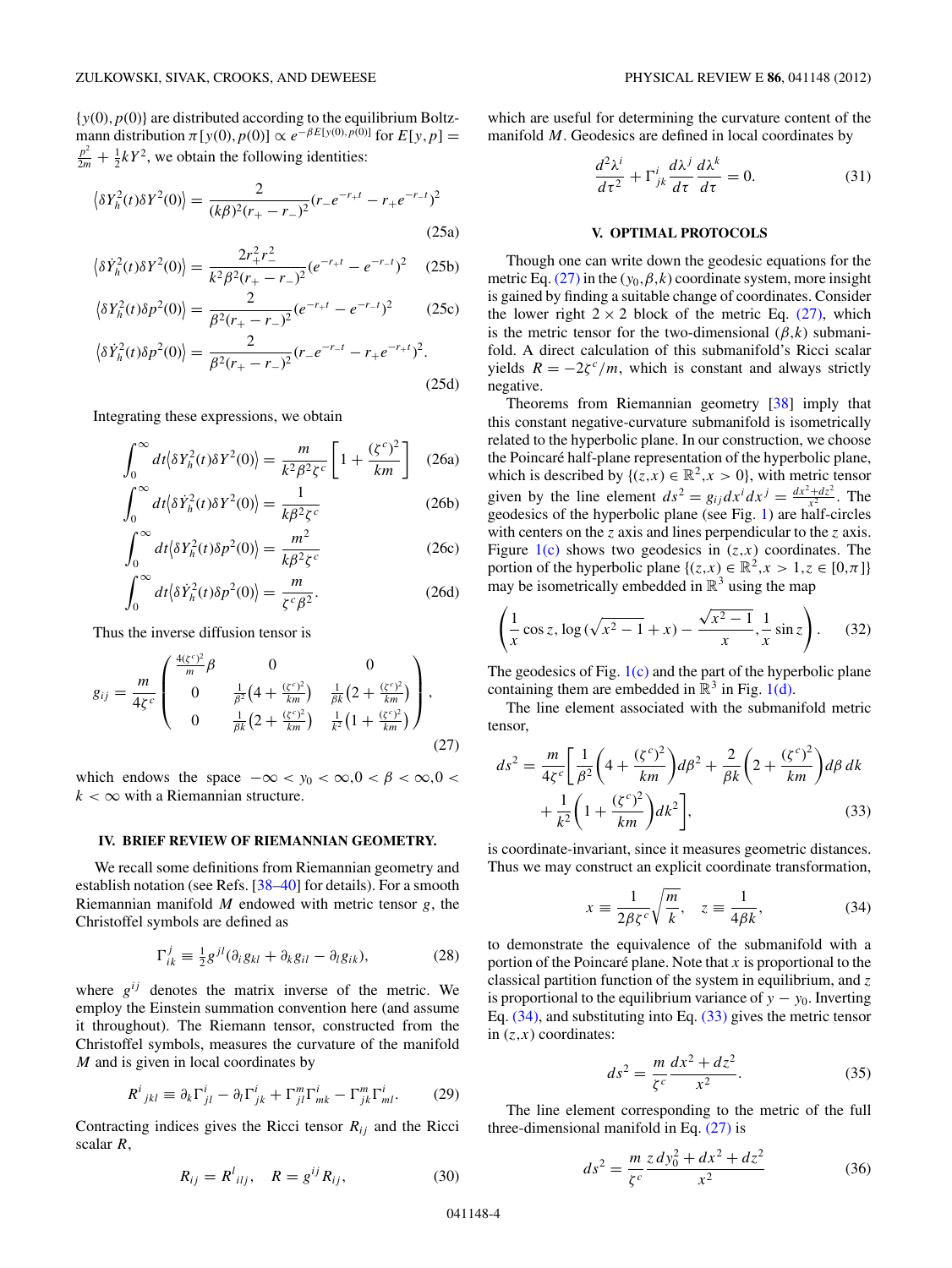<span id="page-4-0"></span>in  $(y_0, z, x)$  coordinates. To fully exploit the machinery of Riemannian geometry to find closed-form geodesics, we look for Killing fields of Eq. [\(36\).](#page-3-0) In general [\[38–40\]](#page-7-0), isometries of a metric are generated by the Killing vector fields *K*, which are themselves characterized by the Killing equation

$$
\nabla_i K_j + \nabla_j K_i = \partial_i K_j + \partial_j K_i - 2\Gamma_{ij}^k K_k = 0. \tag{37}
$$

While directly solving this system of equations may be difficult, certain characterizations of Killing vectors help circumvent this difficulty. For instance, if in a given coordinate system the metric tensor components are independent of a coordinate  $x^i$ , then the coordinate vector  $\partial_{x^i}$  is a Killing field [\[40\]](#page-7-0). Hence,  $∂<sub>γ0</sub>$  is clearly a Killing vector field. Examining the full set of Killing equations shows that

$$
K = y_0 \partial_{y_0} + 2x \partial_x + 2z \partial_z \tag{38}
$$

is also a Killing vector field. There may be more solutions to the Killing equation yet to be discovered. In general [\[40\]](#page-7-0), for Killing vector  $K_i$  the quantity  $K_i \frac{d\lambda^i}{d\tau}$  is conserved along the geodesic described by *λ*. This follows from

$$
\frac{d}{d\tau}\left(K_i\frac{d\lambda^i}{d\tau}\right) = \nabla_i K_j \frac{d\lambda^i}{d\tau}\frac{d\lambda^j}{d\tau} + K_i \frac{D}{d\tau}\frac{d\lambda^i}{d\tau} = 0.
$$
 (39)

The first term of the equation vanishes by the definition of the Killing field and the second term vanishes by the geodesic equation Eq. [\(31\).](#page-3-0) For the three-dimensional inverse diffusion tensor, we have the following two conserved quantities associated with Killing fields:

$$
\frac{z(\tau)}{x^2(\tau)}\frac{dy_0}{d\tau}, \quad \frac{2}{x(\tau)}\frac{dx}{d\tau} + \frac{z(\tau)}{x^2(\tau)}y_0(\tau)\frac{dy_0}{d\tau} + \frac{2z(\tau)}{x^2(\tau)}\frac{dz}{d\tau}.
$$
 (40)

To solve the geodesic equations, note that the velocity of the geodesic (i.e., its tangent vector) must have constant norm [\[38–40\]](#page-7-0). For convenience, we choose the norm so that

$$
1 = \frac{1}{x^2(\tau)} \left[ \left( \frac{dz}{d\tau} \right)^2 + \left( \frac{dx}{d\tau} \right)^2 \right] + \frac{c_1^2}{r^2} \frac{x^2(\tau)}{z(\tau)},\qquad(41)
$$

where we have used the first conserved quantity of Eq.  $(40)$ . We combine this with the full geodesic equation for  $x(\tau)$ , to decouple  $x(\tau)$  from  $y_0(\tau)$  and  $z(\tau)$ :

$$
\frac{d^2x}{d\tau^2} - \frac{2}{x(\tau)} \left(\frac{dx}{d\tau}\right)^2 + x(\tau) = 0,\tag{42}
$$

which has solution

$$
x(\tau) = r \operatorname{sech}(\tau). \tag{43}
$$

When  $z(\tau)$  is constant, the geodesic equation for *z* implies that *y*<sup>0</sup> is also constant, giving a geodesic straight line in the constant-*z* submanifold. When  $z(\tau)$  is not constant, Eqs. (41) and (43) imply

$$
\frac{x^4(\tau)}{r^2} = \left(\frac{dz}{d\tau}\right)^2 + \frac{c_1^2}{r^2} \frac{x^4(\tau)}{z(\tau)},\tag{44}
$$

which integrates to

$$
z(\tau) = h^{-1}[c_2 - r \tanh(\tau)],
$$
 (45)

where

$$
h(\xi) \equiv \xi \sqrt{1 - \frac{c_1^2}{\xi}} + \frac{1}{2}c_1^2 \log \left[ 2\xi \left( 1 + \sqrt{1 - \frac{c_1^2}{\xi}} \right) - c_1^2 \right].
$$
\n(46)

The Killing conserved quantities of Eq. (40), together with  $x(\tau)$  and  $z(\tau)$ , yield

$$
y_0(\tau) = E - c_1 \log \left( -c_1^2 + 2h^{-1} [c_2 - r \tanh(\tau)] \right)
$$

$$
\times \left\{ 1 + \sqrt{1 - \frac{c_1^2}{h^{-1} [c_2 - r \tanh(\tau)]}} \right\} \right). \tag{47}
$$

Let  $(y_{0,i},x_i,z_i)$  and  $(y_{0,f},x_f,z_f)$  denote the endpoints of the geodesic. Define  $\Delta \lambda = \lambda_f - \lambda_i$  and  $\bar{\lambda} = \frac{\lambda_i + \lambda_f}{2}$  for  $\lambda \in$ {*y*<sub>0</sub>, *x*, *z*}. Defining  $\bar{h} \equiv \frac{h(z_f) + h(z_i)}{2}$  and  $\Delta h \equiv h(z_f) - h(z_i)$ , the constant  $c_2$  may be written as

$$
c_2 = \overline{h} + \overline{x} \frac{\Delta x}{\Delta h}
$$
 (48)

and *r* is given by

$$
r^2 = x_i^2 + \frac{1}{4} \left( \Delta h + 2 \frac{\Delta x}{\Delta h} \bar{x} \right)^2.
$$
 (49)

The constant *E* is given by

$$
E = y_{0,i} + c_1 \log \left[ -c_1^2 + 2z_i \left( 1 + \sqrt{1 - \frac{c_1^2}{z_i}} \right) \right], \quad (50)
$$

and  $c_1$  is determined by the equation

$$
\Delta y_0 = -c_1 \left\{ \log \left[ -c_1^2 + 2z_f \left( 1 + \sqrt{1 - \frac{c_1^2}{z_f}} \right) \right] - \log \left[ -c_1^2 + 2z_i \left( 1 + \sqrt{1 - \frac{c_1^2}{z_i}} \right) \right] \right\}.
$$
 (51)

The parameter  $\tau$  ranges between the values

$$
\tau_i = \text{sgn}\left(\Delta h + 2\frac{\Delta x}{\Delta h}\bar{x}\right) \text{sech}^{-1}\left(\frac{x_i}{r}\right) \tag{52}
$$

and

$$
\tau_f = -\text{sgn}\left(\Delta h - 2\frac{\Delta x}{\Delta h}\bar{x}\right)\text{sech}^{-1}\left(\frac{x_f}{r}\right). \tag{53}
$$

When  $y_0$  is held fixed, the geodesics are precisely those of the hyperbolic plane as expected. Furthermore, these geodesics are necessarily minimizing by virtue of the constant, negative Ricci scalar [\[38,39\]](#page-7-0). Several example geodesics are displayed in Fig. [2.](#page-5-0)

#### **VI. COMPUTING DISSIPATION NUMERICALLY**

We validate the optimality of these geodesics by calculating excess work directly from the Fokker-Planck equation. In full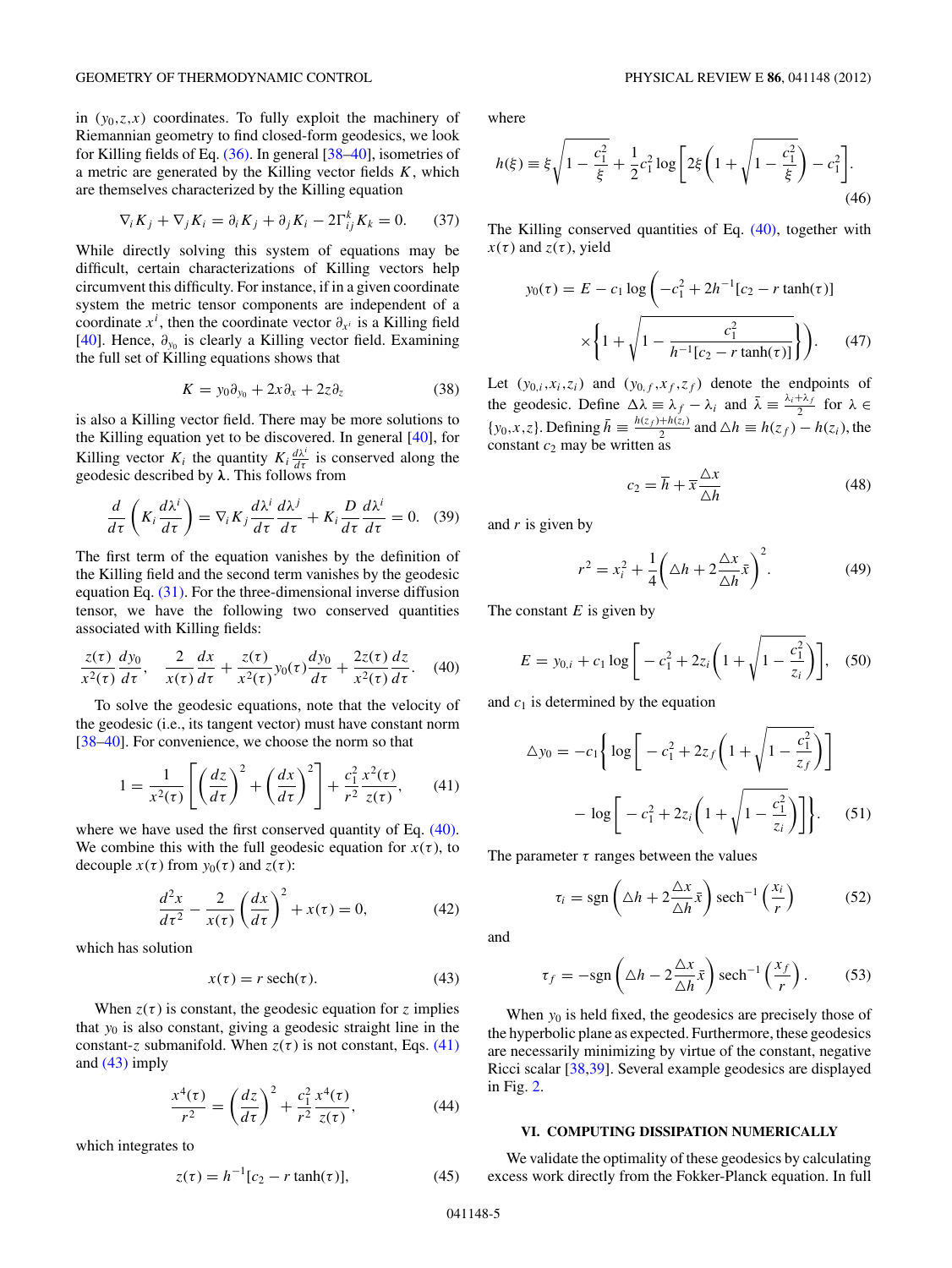<span id="page-5-0"></span>

FIG. 2. (Color) Optimal protocols differ substantially from linear interpolation (red dashed lines). Blue solid curves represent geodesics of the inverse diffusion tensor and are thus optimal protocols for transitioning the system from one state to another in a fixed amount of time. Blue dots indicate points separated by equal times along each of the eight optimal paths shown.

generality, the mean excess work as a functional of the protocol  $λ(t) = (y_0(t), β(t), k(t))$  is

$$
\langle (\beta W)_{\text{ex}} \rangle \equiv \int_0^{t_f} dt \; \beta \mathcal{P}_{\text{ex}} \tag{54a}
$$
\n
$$
= \int_0^{t_f} dt \left[ \dot{\beta} \frac{\langle p^2 \rangle}{2m} + \frac{1}{2} \langle (y - y_0)^2 \rangle (k \dot{\beta} + k \beta) + k \beta \dot{y}_0 \langle y_0 - y \rangle - \frac{\dot{\beta}}{\beta} - \frac{\dot{k}}{2k} \right]. \tag{54b}
$$

Here, angled brackets denote averages over the nonequilibrium probability density  $f(y, p, t)$ .

Standard arguments [\[32\]](#page-7-0) yield the Fokker-Planck equation for the time evolution of  $f(y, p, t)$ ,

$$
\frac{\partial f}{\partial t} + \frac{p}{m} \frac{\partial f}{\partial y} - k(t) \left[ y - y_0(t) \right] \frac{\partial f}{\partial p} \n- \frac{\zeta^c}{m} \frac{\partial [pf]}{\partial p} - \frac{\zeta^c}{\beta(t)} \frac{\partial^2 f}{\partial p^2} = 0.
$$
\n(55)

By integrating Eq. (55) against *y,p,* etc., we find a system of equations for relevant nonequilibrium averages:

$$
\frac{d}{dt}\langle y \rangle = \frac{\langle p \rangle}{m}
$$
 (56a)

$$
\frac{d}{dt}\langle p\rangle = -\frac{\zeta^c}{m}\langle p\rangle - k\langle y - y_0\rangle
$$
 (56b)

$$
\frac{d}{dt}\langle py\rangle = \frac{\langle p^2\rangle}{m} - k\langle y^2\rangle - \frac{\zeta^c}{m}\langle py\rangle + ky_0\langle y\rangle \tag{56c}
$$

$$
\frac{d}{dt}\langle y^2 \rangle = \frac{2}{m}\langle py \rangle
$$
 (56d)

$$
\frac{d}{dt}\langle p^2 \rangle = -2k\langle p(y - y_0) \rangle - 2\frac{\zeta^c}{m}\langle p^2 \rangle + \frac{2\zeta^c}{\beta}.
$$
 (56e)

Following the derivation of the friction tensor in Ref. [\[25\]](#page-7-0) would require us to use linear response theory and to supplement the system Eq.  $(56)$  by initial conditions

$$
\langle y \rangle(0) = y_0(0) \tag{57a}
$$

$$
\langle p \rangle(0) = 0 \tag{57b}
$$



FIG. 3. (Color) Geodesics describe protocols that outperform naive straight line paths in parameter space. A geodesic between two fixed points in the  $(\beta, k)$  plane (black) and several comparison protocols are pictured above. The comparison protocols were generated via a linear interpolation between the constant speed straight line (pink) and the geodesic. The tick marks represent points separated by equal times. The solid pink dots correspond to the constant speed parametrization of the line, whereas the open red circles correspond to the optimal parametrization along this straight path. The ratio of excess work to that of the geodesic protocol is: 6*.*12 (pink circle), 4*.*37 (red open circle), 3*.*67 (cyan downward-pointing triangle), 1*.*38 (orange upward-pointing triangle), 1*.*00 [black star (geodesic)], 2*.*86 (magenta square), and 6*.*29 (green circle). These ratios are plotted in the inset figure along with a graph of the ratio as a function of the interpolating parameter (light gray curve). All excess work values were calculated using the Fokker-Planck system Eq. (56). Here,  $A = 10^{-2}$ ,  $B = 10^{-3}$ ,  $M = 1$ , placing the system within the near-equilibrium regime and ensuring accuracy of the inverse diffusion tensor approximation.

$$
\langle y^2 \rangle(0) = y_0(0)^2 + \frac{1}{k(0)\beta(0)}\tag{57c}
$$

$$
\langle py \rangle(0) = 0 \tag{57d}
$$

$$
\langle p^2 \rangle(0) = \frac{m}{\beta(0)}.\tag{57e}
$$

We solve these equations numerically and compare a geodesic protocol with naive protocols in Fig. 3.

This system has three natural dimensionless quantities

$$
A \equiv \frac{m}{\zeta^c \Delta t}, \quad B \equiv \frac{\zeta^c}{\tilde{k}\Delta t}, \quad M \equiv \frac{\zeta^c (\Delta t)^3}{\tilde{l}^2 m^2 \tilde{\beta}}, \quad (58)
$$

dependent upon characteristic scales for (inverse) temperature  $\tilde{\beta}$ , length  $\tilde{l}$ , spring constant  $\tilde{k}$ , and the protocol duration  $\Delta t$ . These suggest at least two plausible measures of distance from equilibrium [\[25\]](#page-7-0). *A* corresponds to the ratio of two timescales, the timescale  $\frac{m}{\zeta^c}$  for frictional damping and the timescale of the perturbation protocol  $\Delta t$ . Likewise, *B* is the ratio of two powers during changes of  $y_0$ , the dissipative power  $\zeta^c (\Delta y_0 / \Delta t)^2$  and the elastic power  $\tilde{k} (\Delta y_0)^2 / \Delta t$ . As *A* decreases and as *B* decreases, the system will remain closer to equilibrium during the course of the nonequilibrium perturbation, and hence our near-equilibrium approximation will be more accurate. This intuition is confirmed in our numerical calculations: with  $A \ll 1$  and  $B \ll 1$ , the dissipation of geodesic protocols obtained numerically via Fokker-Planck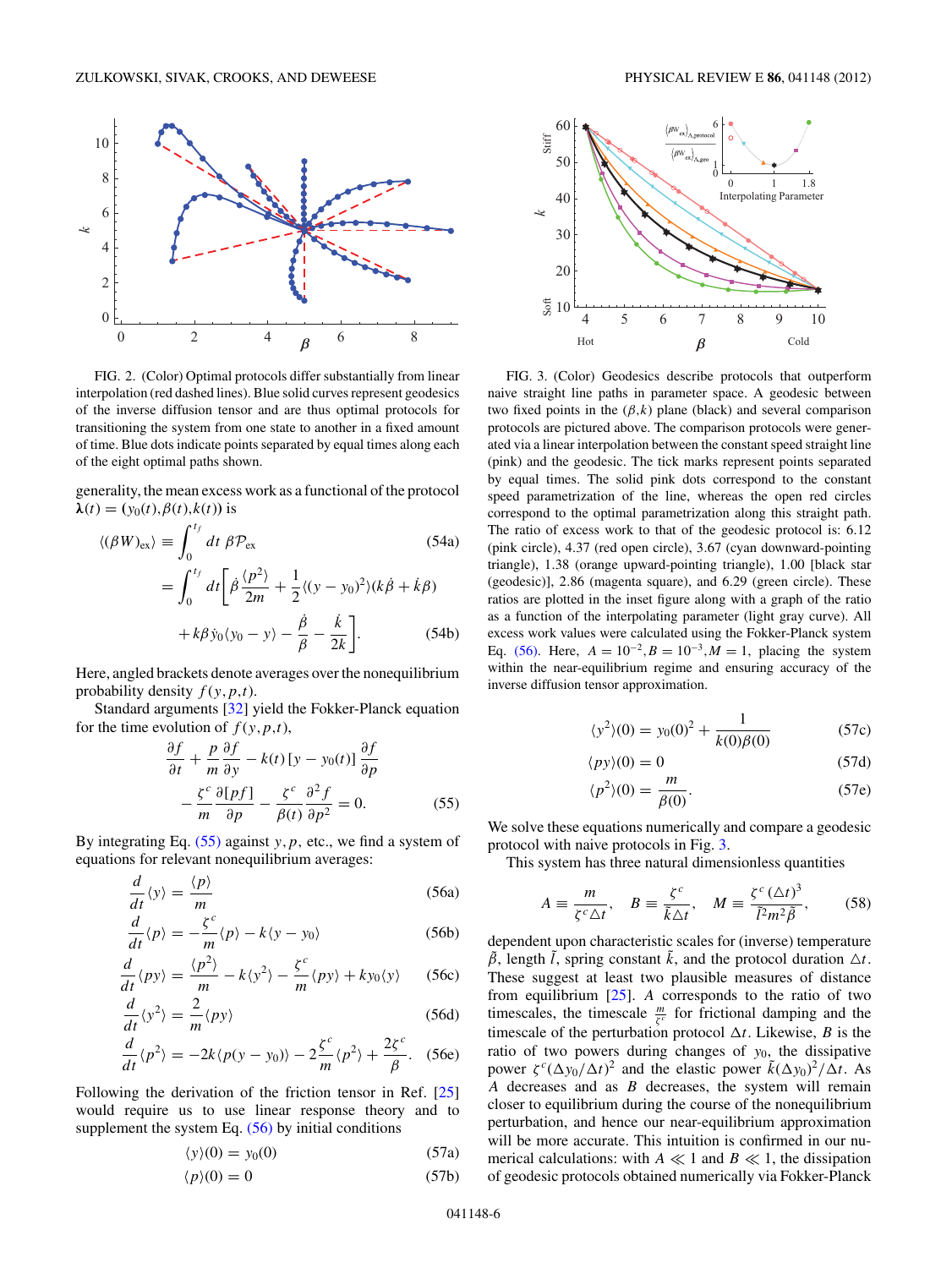agrees with the inverse diffusion tensor approximation to better than 0*.*1% (see Fig. [3\)](#page-5-0). Note that, while the inverse diffusion tensor approximation is excellent for optimal protocols and small deviations thereof, it can deviate substantially from the exact result for large deviations from the geodesic.

# **VII. THE INVERSE DIFFUSION TENSOR ARISES NATURALLY FROM THE FOKKER-PLANCK EQUATION**

If we neglect terms involving derivatives of protocols of degree two and higher, we may find an approximate solution to the Fokker-Planck system:

$$
\langle y \rangle \approx y_0 - \frac{\zeta^c}{k} \dot{y}_0 \tag{59a}
$$

$$
\langle p \rangle \approx m \dot{y}_0 \tag{59b}
$$
\n
$$
\langle p \rangle \approx m \dot{y}_0 \tag{59c}
$$

$$
\langle py \rangle \approx m y_0 \dot{y}_0 - \frac{m}{2} \left( \frac{\dot{k}}{\beta k^2} + \frac{\dot{\beta}}{\beta^2 k} \right) \tag{59c}
$$

$$
\langle p^2 \rangle \approx \frac{m}{\beta} + \frac{m^2}{\zeta^c} \left( \frac{\dot{k}}{2\beta k} + \frac{\dot{\beta}}{\beta^2} \right) \tag{59d}
$$

$$
\langle y^2 \rangle \approx y_0^2 + \frac{1}{\beta k} - \frac{2\zeta^c}{k} y_0 \dot{y}_0 + \dot{k} \left( \frac{m}{\zeta^c} \frac{1}{2\beta k^2} + \frac{\zeta^c}{2\beta k^3} \right) + \dot{\beta} \left( \frac{m}{\zeta^c} \frac{1}{\beta^2 k} + \frac{\zeta^c}{2\beta^2 k^2} \right). \tag{59e}
$$

Substituting this into the expression for mean excess power Eq. [\(54b\),](#page-5-0) we recover Eq. [\(7\).](#page-1-0) The argument above suggests that the emergence of the inverse diffusion tensor from the Fokker-Planck equation may follow from a perturbation expansion in small parameters.

# **VIII. DISCUSSION**

We have employed geometric techniques to find optimal protocols for a simple, but previously unsolved, stochastic system. Calculation of the Ricci scalar for a submanifold pointed to a change of coordinates that identified the submanifold with the hyperbolic plane and greatly simplified the metric for the full three-dimensional manifold. This simplification, combined with the identification of a Killing field, permitted calculation of an exact closed-form expression for geodesics. Exact calculations using the Fokker-Planck equation confirmed that geodesics in the  $(\beta, k)$  submanifold do indeed produce less dissipation than any comparison protocol we tested.

In addition to being useful for identifying optimal protocols, we expect that the Ricci scalar will turn out to have an important physical interpretation. Riemannian geometry has been useful for the study of thermodynamic length of macro-scopic systems [\[41,42\]](#page-7-0), and there has been some speculation about the role of the Ricci scalar in that setting [\[42\]](#page-7-0), but the interpretation of *R* arising from the inverse diffusion tensor remains ambiguous. We hope that further study of these geometrical ideas extended to nonequilibrium systems will help clarify its role.

It would also be interesting to establish a physical interpretation for the conserved quantities arising from Killing

fields in this context. We found two conserved quantities [see Eq.  $(40)$ ], which may be the only ones, but this model could have as many as six, given that there might be as many as six unique globally smooth Killing fields for this three-dimensional model system. [In general, there are at most  $\frac{1}{2}n(n+1)$  independent globally smooth Killing fields where  $\overline{n}$  is the dimension of the manifold [\[40\]](#page-7-0).]

In the course of developing our framework, we encountered four distinct measures of the departure from equilibrium. The first two were dimensionless parameters, *A* and *B*, which have relatively straightforward physical interpretations—the timescale for frictional dissipation relative to the protocol duration and the ratio of the dissipative power to elastic power, respectively [see discussion following Eq. [\(58\)\]](#page-5-0). The third was the disagreement between dissipation computed assuming linear response theory and the true dissipation. Empirically, we found that our linear response approximation was consistently accurate for all parameter regimes we tested in which both dimensionless parameters *A* and *B* were small, at least for protocols not too far from geodesics. Conversely, the linear response approximation appeared to break down for many cases we tested with at least one of these parameters of order unity or greater. However, the full extent of validity of the linear response approximation is not clear to us, suggesting an important direction for future research. Finally, we found that truncating to first order in temporal derivatives of the control parameters in our model was sufficient to yield the same inverse diffusion tensor formalism we originally derived using linear response theory. While it is plausible that these two types of linear approximations are directly related, further exploration is needed to uncover the relationship between linear response theory and truncating the model equations to first order in temporal derivatives.

Our results are novel in three distinct ways. First, we included  $\beta$  as a control parameter, which is a natural extension of thermodynamic length (e.g., [\[41,43\]](#page-7-0)) that is amenable to direct experimental confirmation. Our work generalizes the construction of Ref. [\[25\]](#page-7-0) and opens up new experimental avenues for testing the validity of the framework.

Second, our geodesic protocols optimize dissipation for simultaneous variation of all three adjustable parameters; to our knowledge, no previous study has reported optimal protocols for any model system with three control parameters. In Refs. [\[44,45\]](#page-7-0), Seifert and coworkers elegantly derived the exact optimal protocols for perturbing the position *y*<sup>0</sup> and spring constant *k* separately, for both over-damped and under-damped Langevin dynamics. In Ref. [\[46\]](#page-7-0), Aurell and coworkers discuss the simultaneous variation of the stiffness and the location of the trap. We note that our method misses the protocol jumps found in their analysis due to our smoothness assumptions on the protocols. When this restriction on the differentiability of the curve is imposed, we found that any component of the optimal protocol  $(y_0(t), \beta(t), k(t))$  generically depends on all components of both endpoints due to the nontrivial geometry of the parameter space.

Finally, we successfully brought the machinery of Riemannian geometry to bear on a small-scale, nonequilibrium thermodynamic problem, revealing a surprisingly rich geometric structure. Concepts such as Killing vector fields, coordinate invariance, and the Ricci scalar proved indispensable in the